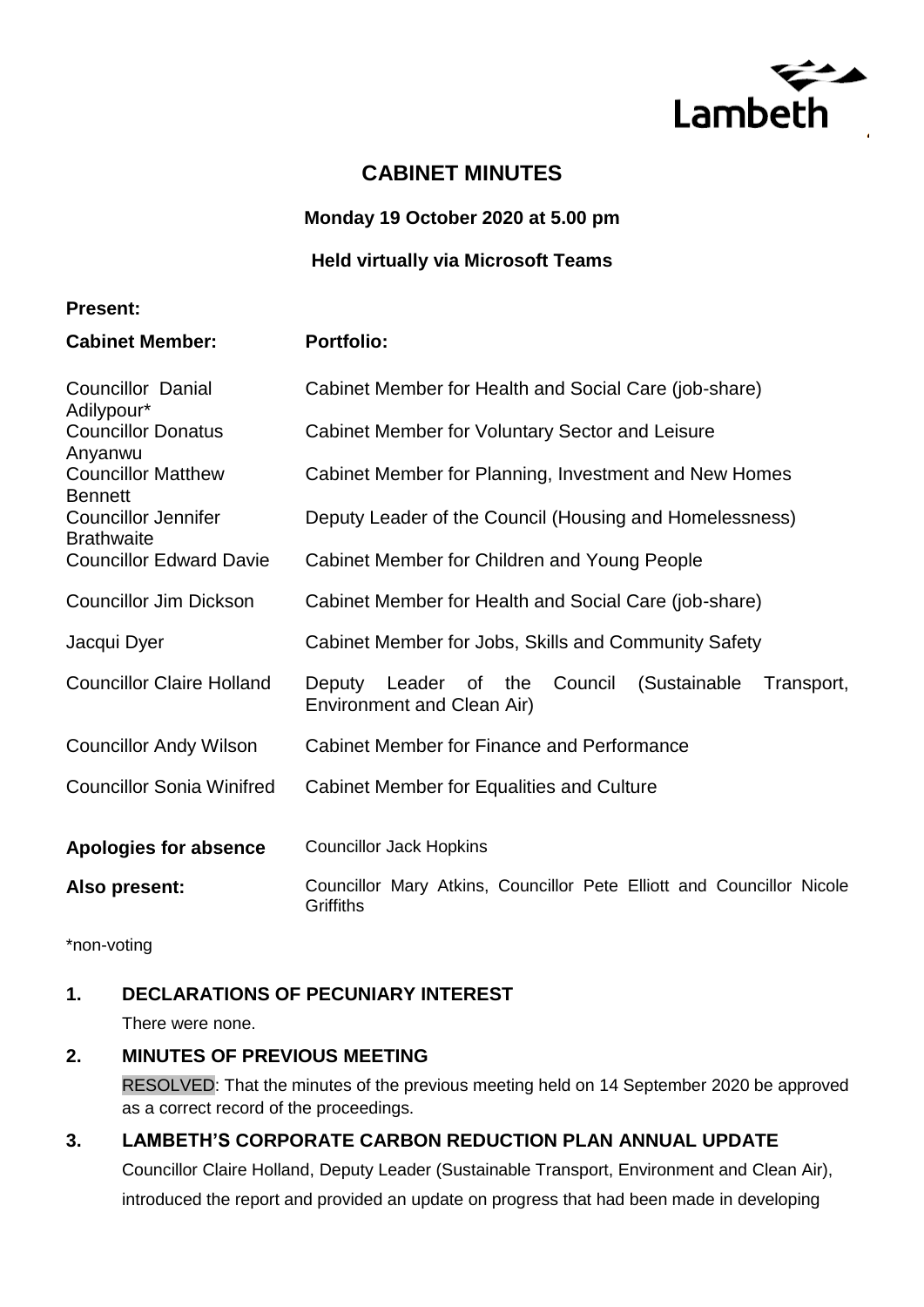and implementing the council's corporate carbon reduction plan. It was noted, following the publication of the first corporate carbon reduction plan in 2019, that it had been agreed to report to Cabinet annually on progress.

Councillor Holland also provided a summary in relation to the carbon baseline. It was explained that this had been developed over the past year and provided a starting point for reduction measures and would underpin an action plan. This would allow progress to be measured in relation to the council's target of reaching carbon neutrality by 2030.

Councillor Nicole Griffiths, Co-Leader of the Opposition, and Councillor Pete Elliott made representations which focussed on:

- Concerns that, in their opinion, there was not a clear joined up strategy in place for Lambeth to address the climate emergency and that some actions had not been actioned quickly enough.
- The need to increase the number of stakeholders, including local residents and businesses, involved in developing climate change plans and projects.
- The importance of taking action across the Council, with buy in from senior management, to ensure commitments on climate change were delivered.
- The benefits of retrofitting at scale, especially with the Council working with London South Bank University to deliver training and employment opportunities for local residents.
- The need for system change to ensure greater focus on health and wellbeing.
- Concern that carbon budgets had not been set for either the corporate baseline or the borough wide baseline.
- Environmental concerns in relation to estate regeneration, demolition of housing and the Homes for Lambeth business plan.
- Requests for further information in relation to actions the Housing Directorate would be taking to reduce carbon emissions.
- The need for a more robust plan, with both an emissions reduction pathway and carbon removal pathway in place, in order to reach the target of carbon neutrality by 2030.

In response to questions about senior management support, the Director of Planning, Transport and Sustainability provided an update on governance arrangements and resources in place to support the climate change response programme. This included information on the work of the Climate Change Response Board, which included input from senior officers from across the Council, an update on the work that had been undertaken by the Council's Management Board, and details of various business as usual activities which had been progressed across the Council to support the corporate goal of reaching carbon neutrality by 2030. Information was also provided on additional resources which had been made available, including the scaling up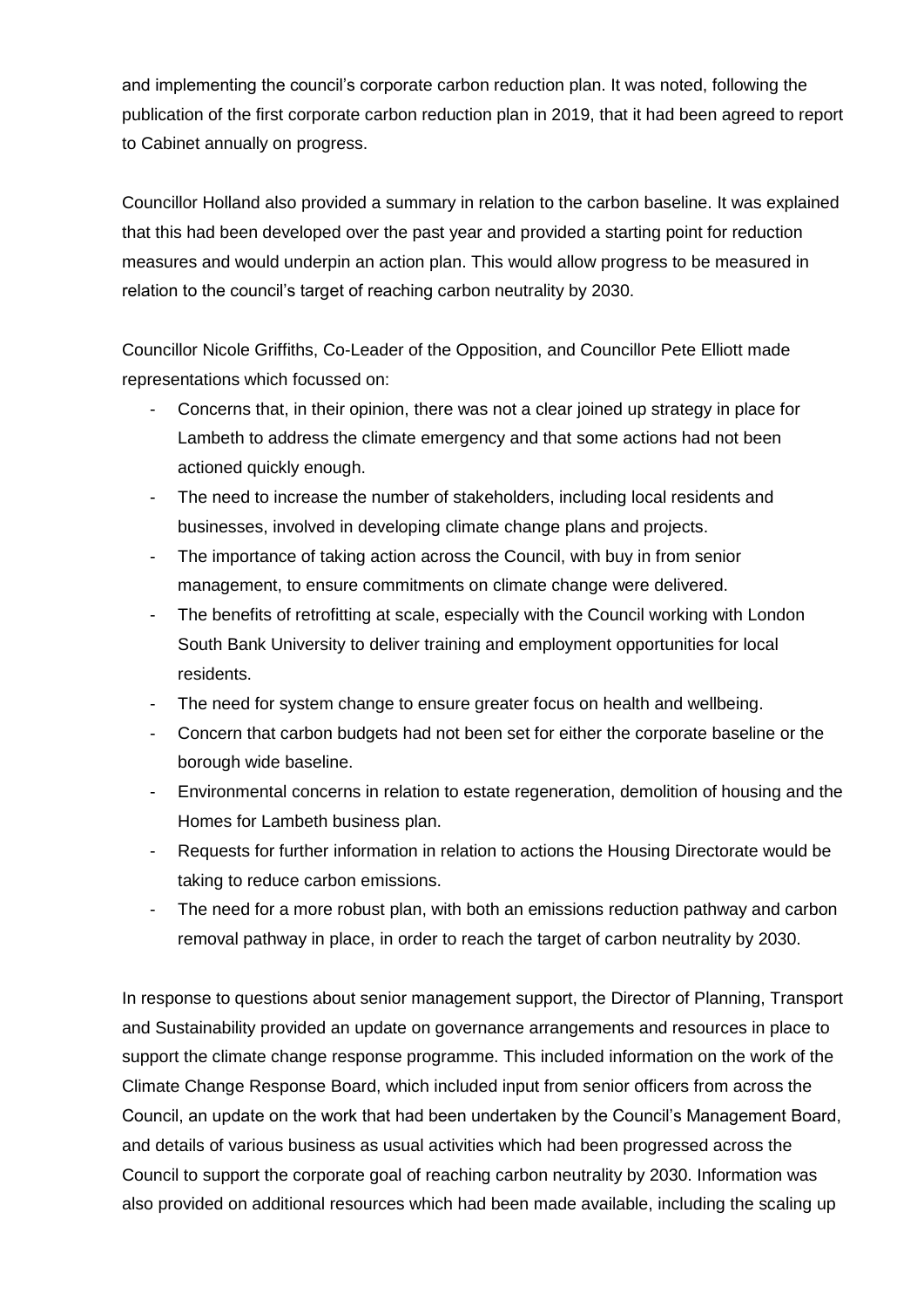of the Climate Change and Sustainability team.

In response to questions, the Assistant Director for Sustainable Growth and Climate Change Response provided further information on actions and areas of activity that the Council would be taking forward to reduce its corporate carbon emissions, including details in relation to workstreams sponsored by the Director for Housing.

During the discussion that followed, Cabinet considered a wide range of issues, including matters relating to:

- Investing in the Council's housing stock, to achieve the highest possible sustainability ratings, and ensuring all new council homes were built to the highest efficiency standards.
- The importance of building partnerships and relationships with others, across the borough, to ensure action to reduce carbon emissions had most impact.
- The impact of Covid-19 and ensuring the Council's response to the pandemic was aligned with its commitments on climate change.
- The additional, and important, work that was required to build greater understanding of the equalities impacts of climate change, including opportunities for action and mitigation.
- The use of technology, including the retrofitting of public buildings, to reduce carbon emissions.
- The development of an Energy Strategy to help reduce both corporate and boroughwide emissions.
- The importance, and challenges, associated with tackling emissions from gas and electricity use.
- Requirements for future procurement exercises to consider carbon emissions and for suppliers to work towards carbon neutrality.

In conclusion, Cabinet paid tribute to both Councillor Holland's leadership and the excellent work that had been undertaken by officers in developing and implementing the council's corporate carbon reduction plan.

#### RESOLVED:

- (1) That the update in the report presented be noted.
- (2) That the additional actions to be taken by the council to reduce carbon emissions, as set out in the corporate carbon reduction plan, be agreed.

The meeting ended at 6.06 pm